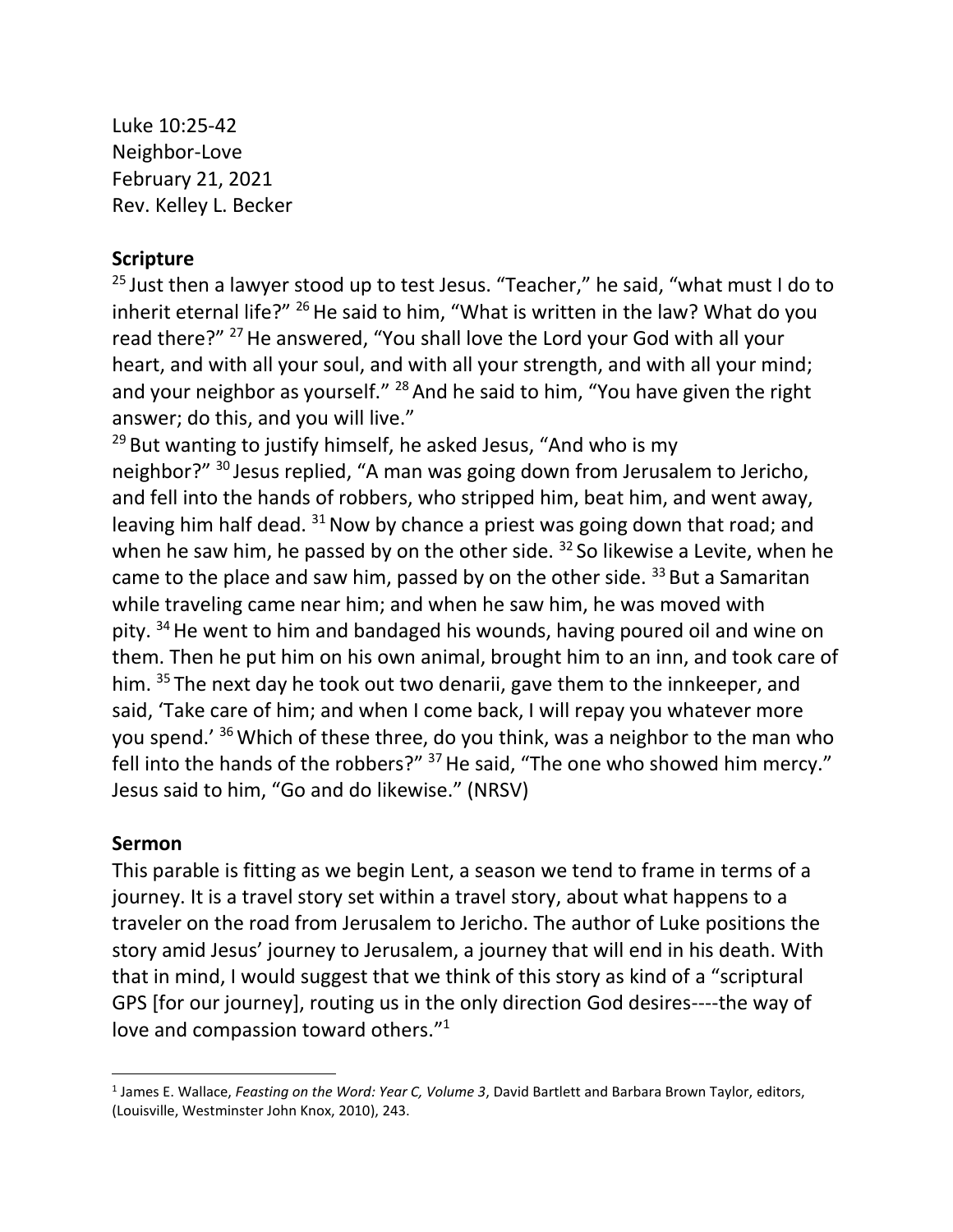The truth is, we all need a little help navigating our daily travels and scripture is a good place to start. I will admit, though, there are times I spend more time with my planner than I do with the Bible. I wonder if that is true for some of you. I've noticed paper planners aren't as popular as they once were. There was a time when everyone who walked into a meeting had a planner in their hand (of course there was a time when we actually walked into meetings, rather than Zooming in). But this is the digital age and many people have switched, to a digital calendar or planner. It may not surprise you to learn that I use both. I keep my appointments on Google calendar and in a paper planner. I would give up the Google calendar in a heartbeat (although it is nice to always have it as close as my phone), but the paper one, I would never give it up. To be fair, I tried once and it went badly.

One of the things I love about my paper planner is there are several lists at the right side of each page. One list is a church to-do list, one is a home to-do list. There's a list for things I'm waiting on other people to do so I can do my part. And a "next week" list where I list the things I need to carry over into the following week. Oh, how I love a good list. The thing I love the most about lists is crossing things off them. It is incredibly satisfying.

I know I am not alone in this. If we were worshiping in person, I would ask you to raise your hand if you enjoy a good list and I know some of you well enough to know, you would happily raise your hands. Lists make life manageable. A list allows me to see in black and white what is expected. People who make lists know if a, b, and c must be done before we go home, then by golly, a, b, and c will be done.

I can't help but imagine the lawyer in today's story was a list person. He wanted to tick off all the boxes. "What must I do to inherit eternal life?" he asked.

But the thing is, he was a man of the law. In this context, "lawyer" is a scribe, an interpreter of Jewish law. He knew what was on the list. When Jesus asked him what he thought he had to do, he answered, "You shall love the Lord your God with all your heart, and with all your soul, and with all your strength, and with all your mind; and your neighbor as yourself." "…Do this and you shall live," Jesus responded. It was the lawyer's follow-up question, "And who is my neighbor?" that was the impetus the parable before us today, probably the most familiar of all the parables attributed to Jesus.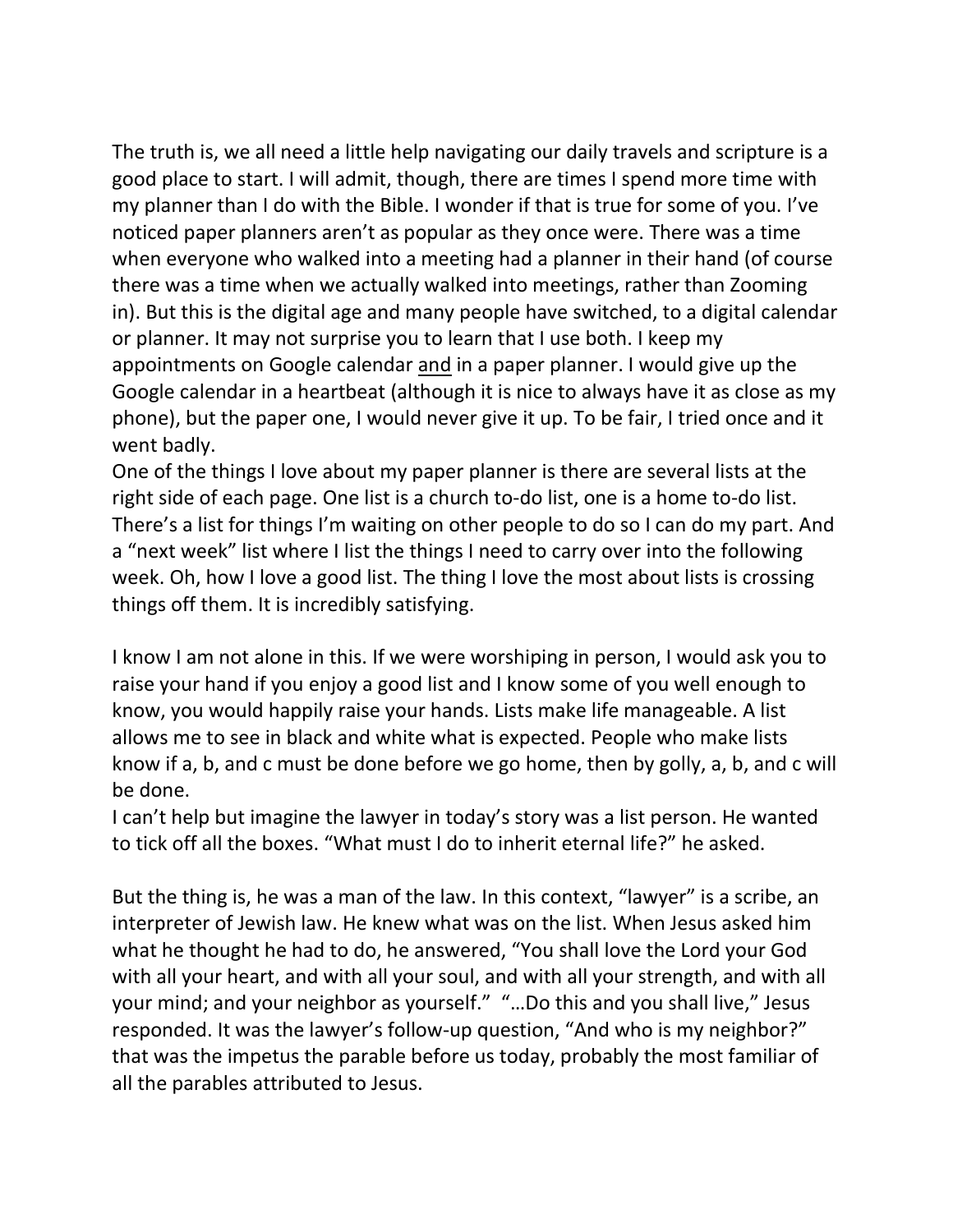Jewish New Testament scholar, Amy-Jill Levine, one of the authors of the children's book I read this morning, has done a lot of work on this parable. Her work can help us better understand how the Gospel's original audience would have heard this story and, hopefully, will help us connect this story to our own stories and our own journeys.

A man, presumably a Jewish man, was robbed and beaten and left for dead. Luke's audience would have felt nothing but compassion for the victim of this crime. Along the road, separately, came a priest and a Levite, basically Jewish clergy. Both passed by the injured man. Why? Scholars, and many preachers, me included, have tried to give the passers-by an out, an excuse. They didn't stop because of purity regulations, if they helped the man, it would make them unclean. It's a good idea, but wrong. You will recall a few weeks ago when I preached on sabbath law, I reminded us that according to Jewish tradition, life is the priority. Saving someone's life always takes precedence. According to Levine, Rev. Dr. Martin Luther King Jr., gave the most plausible explanation for the priest and the Levite's failure to help, they were afraid.

What if the person who hurt and robbed this man is still around? They ask themselves, "If I stop to help this man, what will happen to me." The Samaritan, who does stop to help, asks the better question, "If I do not stop to help this man, what will happen to him?" The Samaritan was focused on the other person, the priest and Levite, on themselves. Since the Jewish community was made of 3 groups, priests, Levites, and Israelites, when Jesus told this story, his audience would have expected the third person coming along would naturally be an Israelite. You can imagine their surprise (maybe horror is a better word) when Jesus said, "…a Samaritan, while traveling, came near him." A Samaritan?

Samaritans and Jews were not friends…they were blue and yellow. There was longstanding animosity between them. They each claimed to worship the God of the ancient Hebrews, but each group had its own scriptures, temple, and religious practices. Luke emphasized this strained relationship in chapter 9 in the text we used for Ash Wednesday, "On their way they entered a village of the Samaritans to make ready for him; **<sup>53</sup>** but they did not receive him, because his face was set toward Jerusalem," toward the focal point of the Jewish religious world. Under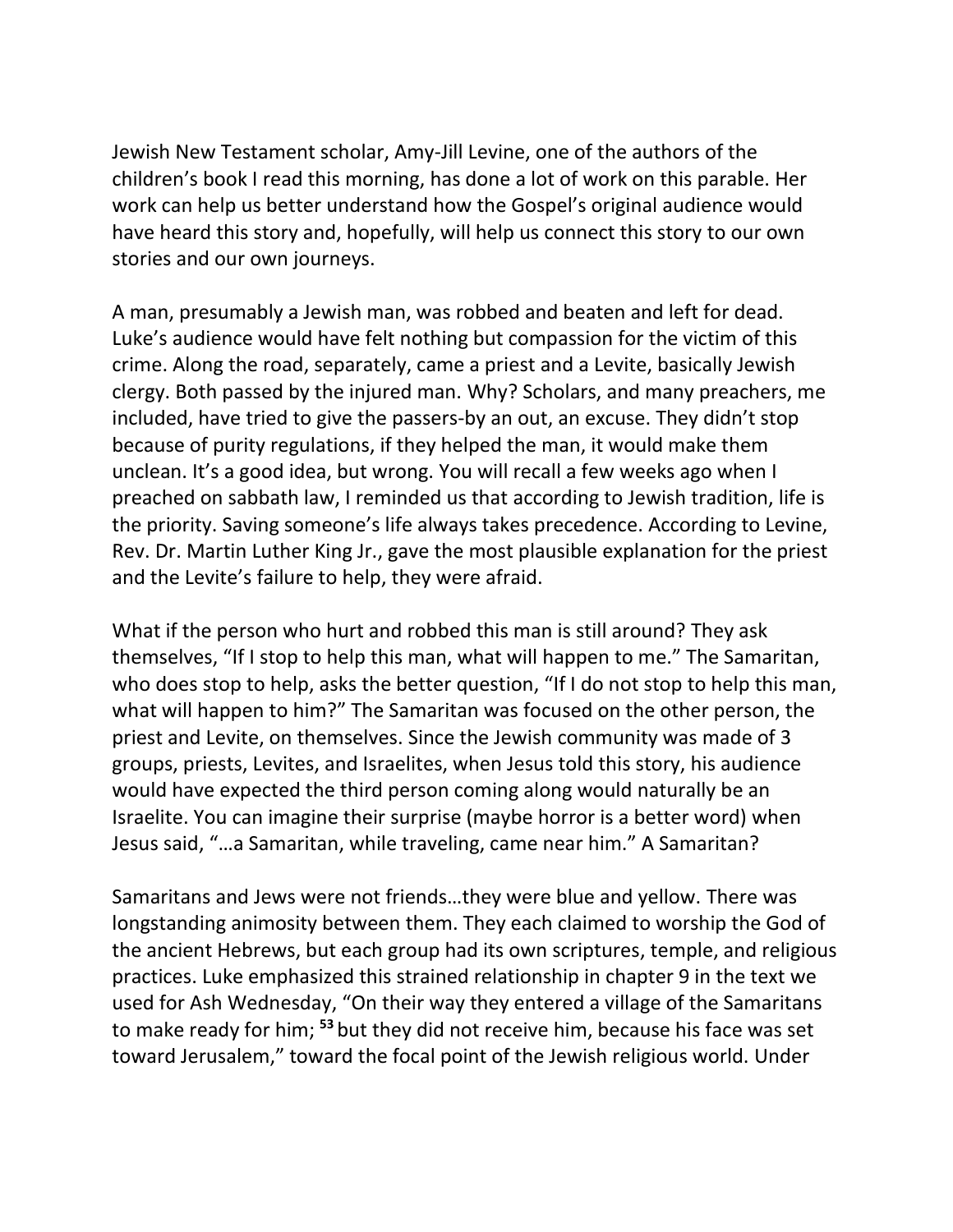normal circumstances, the wounded man and the Samaritan would have avoided having anything to do with each other.

In her book, *The Misunderstood Jew*, Levine trying to help her readers grasp this relationship between the Samaritans and Jews, writes, "We should think of ourselves as the person in the ditch and then ask, 'Is there anyone, from any group, about whom we'd rather die than acknowledge, 'She offered help,' or 'He showed compassion.' More, is there any group whose members might rather die than help us? If so, then we know how to find the modern equivalent for the Samaritan.<sup>"2</sup>

So, if you were in the ditch, who would you hope did not stop to help? Who do you think would definitely not stop to help, given the chance? This parable tells us a person like that saves the injured man's life. The answers to those questions change for us doesn't it, based on who we perceive as our enemy in the moment? There was a time, perhaps after 9-11, when some of us might have responded "Muslims." Sadly, there are probably still people who would answer that way.

If we are honest, we would admit it makes us uncomfortable to dwell very long on this question, doesn't it? We don't want to admit, certainly not out loud, that there are people we would love for Jesus (or our pastor) to tell us, "Oh, that group doesn't count as your neighbor…you don't have to love them."

On Ash Wednesday, I told you the journey through Lent, through these familiar stories on the way to Jerusalem, might make you uncomfortable. Well, here it is…the moral of this story isn't, "If you see someone who needs help, help them." I don't think Jesus would have wasted his time on that elementary idea at this point in his ministry. His followers already knew that. We know that too. What his followers needed to know, what we need to know is there is nobody who is not our neighbor. Nobody. There is no "free pass." There is no excuse to pass on the other side.

I tried to think of an example, from someone else's life, of how this works. But I decided, since I am asking you to be uncomfortable in this Lenten season, I should demonstrate my willingness to be uncomfortable along with you. So, let me tell you who comes to mind for me when I think about the ones I would least want to

<sup>2</sup> Amy-Jill Levine, *The Misunderstood Jew* (San Francisco: Harper Collins, 2006), 148-49.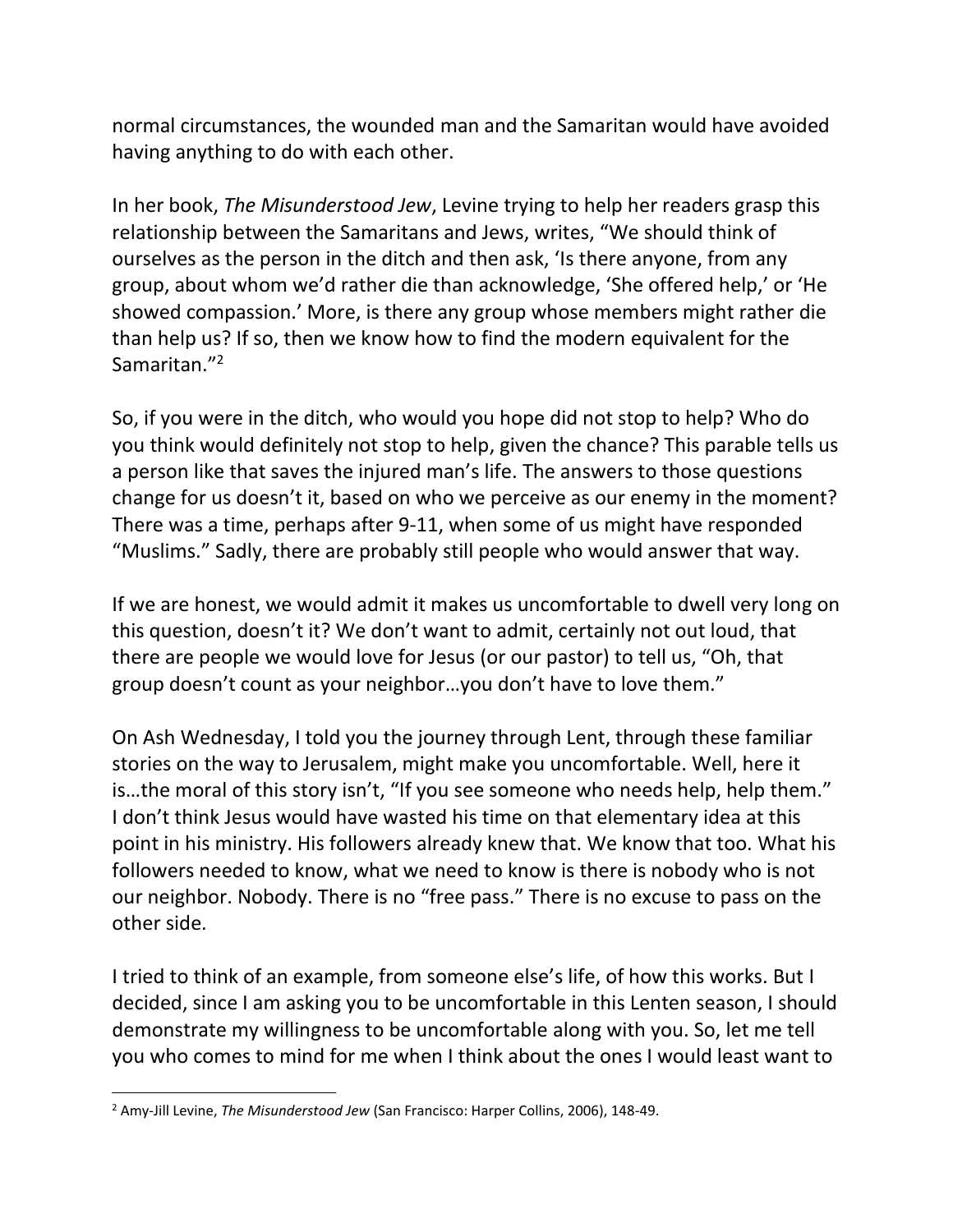stop to help me, the ones I imagine would just as soon pass by on the other side rather than saving a progressive, female minister. Christians. The Christians who "hate the sin and love the sinner," who demonize people I love in the LGBTQ+ community, who refuse to bless families formed by the love of same sex partners, who refuse to acknowledge there is suffering they know nothing about, like the suffering of a woman who is pregnant and doesn't want to be, the suffering of people who choose to live outside in the cold rather than living in a shelter that confiscates phones and requires chapel attendance, the suffering of the ones whose addictions keep them from making decisions that honor themselves and others. In my heart, they feel like the enemy. I would rather be dependent on anyone else for mercy. Literally anyone.

Please don't misunderstand my confession. Even if you agree with me (and it's okay if you don't), I don't get a pass and neither do you. The Christians who interpret scripture and the ways of God differently than me or you, are still our neighbors. There is no loophole. Love your neighbor means love everyone, all the time. Really love them, want the best for them and be willing to put actions behind those words.

This parable, in this part of my journey, is challenging me to figure out how to do that, through my anger, through my frustration, through my deep sadness at all the ways I have seen how their beliefs hurt people. It is challenging me to think about how to love those neighbors and how to keep the ones who have been hurt by them safe, because I think it's my job to make sure the space this church creates is safe, for the ones who are here and the ones who will be in the future. Loving our neighbors has to include not allowing our neighbors to hurt other neighbors on our watch. Hurting people isn't good for the victim and it is not good for the one doing the hurting either.

And maybe while I'm reflecting on all of that this week, I will turn the mirror on myself and think about how I get it wrong too. What do I believe that hurts other people, that keeps me from loving my neighbor…all the neighbors? All of this is uncomfortable. But it's work we have to do in order to become who we were created to be. I think it's worth the discomfort. Our faith is not about checking off boxes and crossing things off of a list. Our faith is about a way of living that aligns with God. And God's way is a way of love and compassion. For everyone.